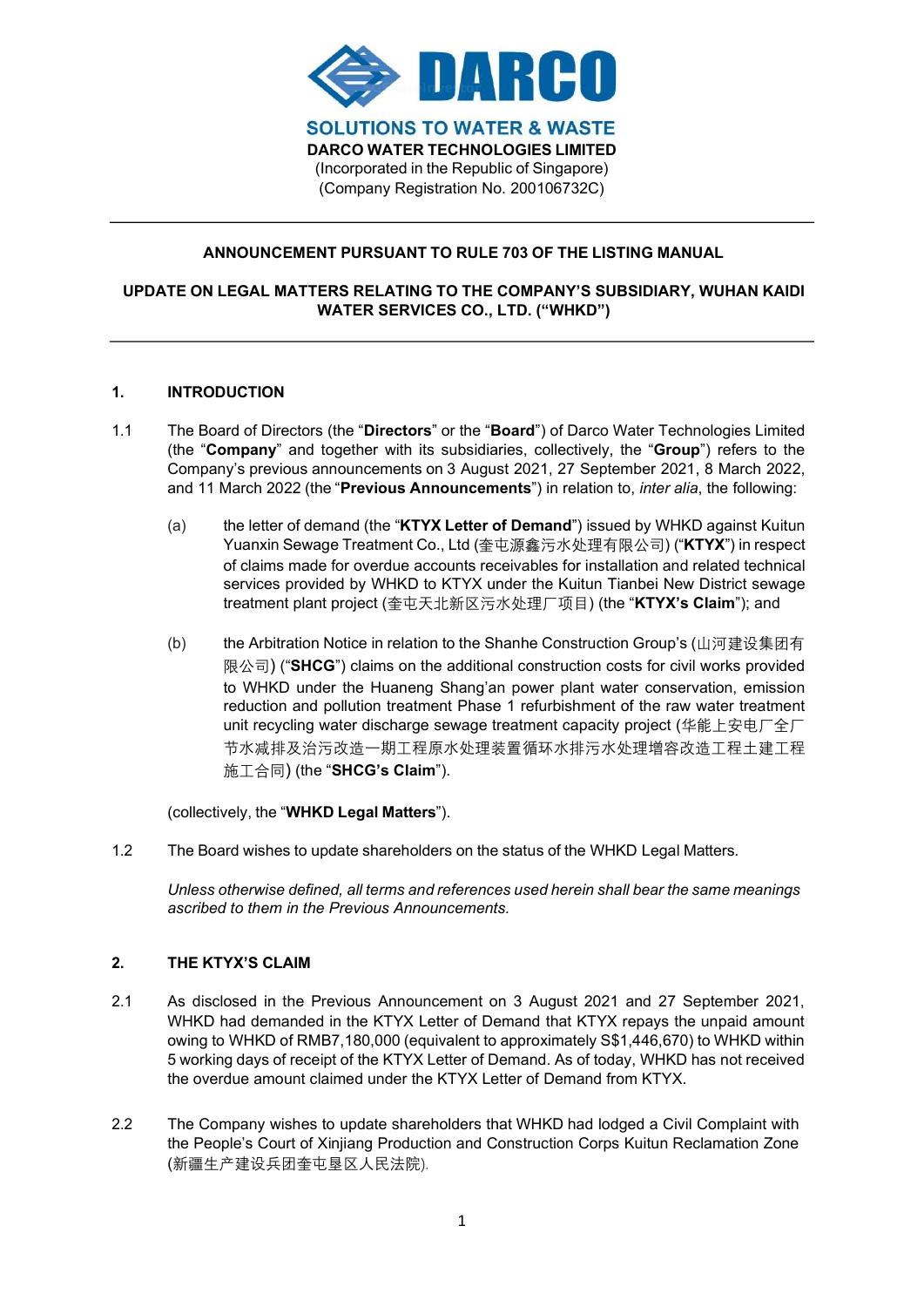

- 2.3 The Court has issued its judgment on 8 June 2022 in respect of the Civil Complaint, *inter alia*, as follows:
	- (a) KTYX shall pay the overdue amount of RMB7,180,000 (equivalent to approximately S\$1,446,670) to WHKD within 15 days from the judgment;
	- (b) KTYX shall pay the loss of interest on the unpaid amount from 8 June 2020 to 31 October 2021 of RMB300,522.74 (equivalent to approximately S\$62,218<sup>1</sup> ) to WHKD within 15 days from the judgment;
	- (c) KTYX shall continue to pay the loss of interest on the unpaid amount to WHKD commencing from 1 November 2021 until the date of payment in full;
	- (d) The total costs of the Civil Complaint were RMB37,193. KTYX shall bear the costs of the Civil Complaint amounting to RMB37,057 while WHKD shall bear the remaining costs; and
	- (e) KTYX has 15 days from the date of the judgment to appeal against the decision to the Intermediate People's Court of the Seventh Division of Xinjiang Production and Construction Corps.
- 2.4 As disclosed in the Previous Announcement on 3 August 2021 and 27 September 2021, the Company had previously, in its audited financial statements for FY2020, made a partial impairment of RMB3,051,000 (equivalent to approximately S\$614,740) in respect of the sums due and owing to WHKD by KTYX under the KTYX Claim.

Based on the Management's assessment thus far and barring any unforeseen circumstances or events, the Company is of the opinion that there is no further impairment required to be made in the financial statements of the Company for FY2022 in respect of these unpaid amounts owing to WHKD by KTYX.

## 3. THE SHCG'S CLAIM

- 3.1 As disclosed in the Previous Announcement on 8 March 2022 and 11 March 2022 relating to the claims made by SHCG on the additional construction costs for civil works done by SHCG to WHKD amounting to RMB2,740,484.21 (equivalent to approximately S\$590,672), together with the late payment interest and the arbitration fees.
- 3.2 The Company wishes to update shareholders that WHKD and SHCG had, through court mediation on 10 June 2022, entered into a settlement whereby the parties had agreed, inter alia:
	- (a) that WHKD shall pay the amount of RMB731,084.21 (equivalent to approximately S\$151,000<sup>1</sup>) to SHCG within 10 working days upon receipt of the settlement agreement; and
	- (b) that the arbitration fee amounting to RMB47,989 shall be borne equally by both parties. As SHCG had prepaid the arbitration fee, WHKD shall repay RMB23,994.50 to SHCG within 10 working days upon receipt of the settlement agreement.
- 3.3 As disclosed in the Previous Announcement on 8 March 2022, the outstanding payables to SHCG recorded in the WHKD's financial statements is RMB812,672 (equivalent to approximately S\$175,160).

Based on the settlement agreement, the total amount to be paid to SHCG shall be RMB755,078.71